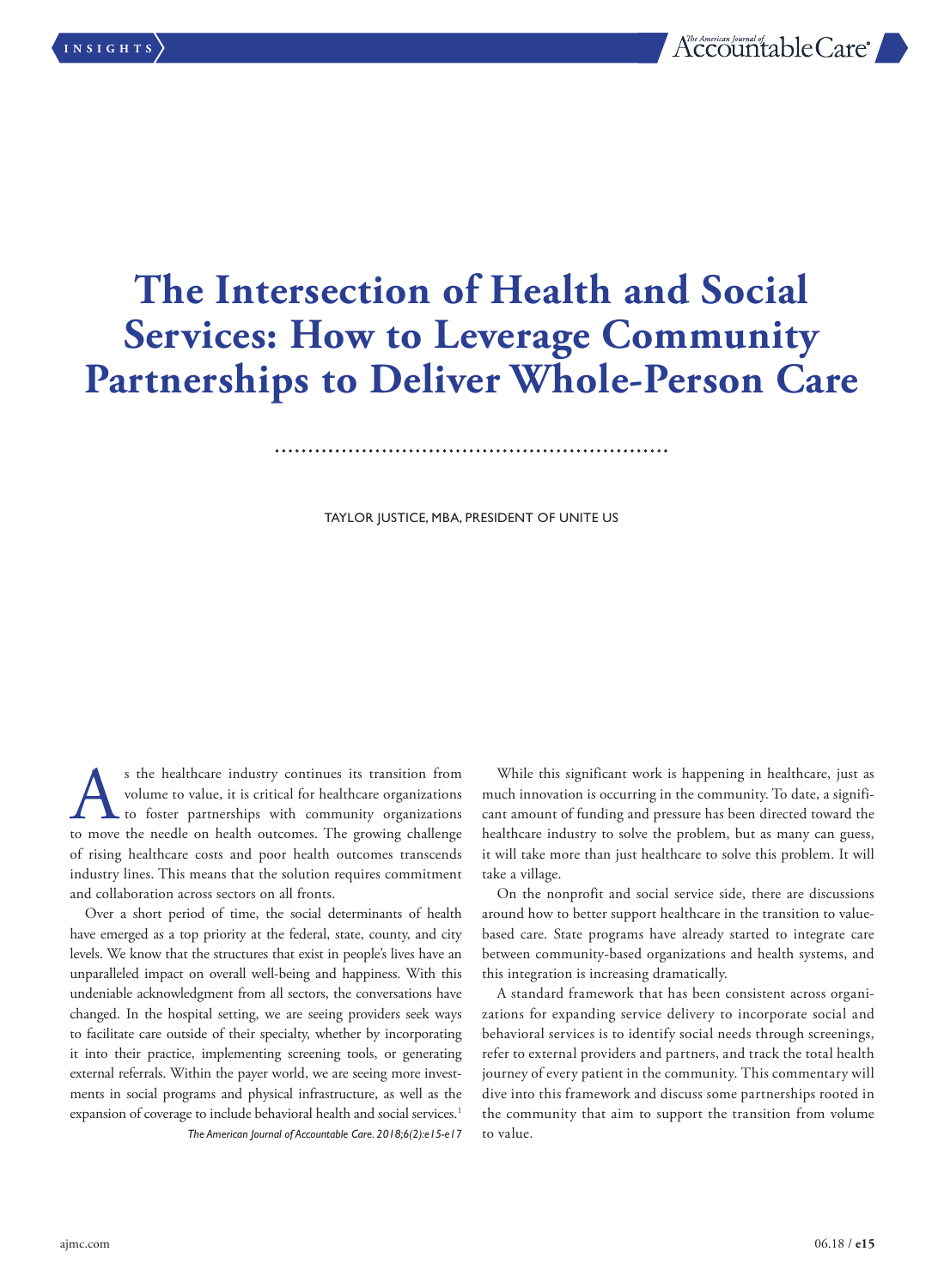#### **Identifying Social Needs**

To develop systematic change within healthcare and social service delivery, there need to be tiers of service delivery that lead to a fully integrated system. With this shift toward delivering integrated care, there are 3 main categories through which healthcare organizations will navigate. Screening and identifying social needs is the first. With the implementation and successful adoption of accountable care organizations and other value-based initiatives, the use case for screening has been widely accepted. According to a Deloitte report, 88% of hospitals are screening for social needs as of April 2017.<sup>2</sup> Although the report also noted that only 66% of these hospitals have implemented screening for social needs as a standard practice, their openness to adopting such screening is a huge indication that, more often than not, healthcare organizations are aware of, and engaging their high-utilization populations to identify, co-occurring medical, social, and behavioral needs.

As healthcare providers and care navigators screen for social needs, the next question becomes: How do we address these needs? Building community partnerships and programs is the path forward for many organizations, but the coordination and efficiency of this path is challenging. In an effort to identify resources and refer patients out of the clinical setting into the community, many entities have leveraged resource directories. These partnerships have helped move the industry forward to deliver care outside of the hospital's 4 walls through community referrals, but unfortunately there have been some major challenges with this approach, including lack of visibility into the full patient journey, patients who are still seeking clinical care for their social needs, no information to track and measure outcomes and improved health, and limited accountability around the patients due to the lack of transparency.

To move the needle, healthcare organizations must invest in programs that support screening, referring, and measuring, not just 1 piece of this continuum.

#### **AmericaServes: A National Blueprint to Deliver Integrated Care**

An example of a program that has already started to do this type of work, and is addressing the same problems that healthcare is trying to solve, is AmericaServes, led by the Institute for Veterans and Military Families at Syracuse University. AmericaServes is a "first of its kind, coordinated network of service providers who are self-organizing as a collective body—above and beyond their own unique organizational designs—to ensure unequaled access to the very best and most comprehensive network of services, resources, and care designed exclusively for service members, veterans, and their families found anywhere in America."3

AmericaServes leverages a network model through collective impact to build relationships among providers in different communities. Most recently, the healthcare sector has sought to solve this problem by referring out to the community, but building

coordinated networks is a critical component to success. The veteran population is the perfect petri dish of American society when it comes to socioeconomic status, gender, and location. The organizations participating in the AmericaServes networks are not just veteran-serving organizations, but the same organizations that serve all populations and, in particular, are the organizations that healthcare organizations are looking to partner with to address the social determinants of health in their community.

AmericaServes launched in 2013 with its first network in New York City, which was originally funded by philanthropy. Five years later, the NYServes network has locked in sustainable funding from New York City through the Department of Veterans' Services.

As of 2018, AmericaServes has 16 additional networks, leveraging the same care coordination technology (Unite Us), which means that all these organizations are using the same terminology and measures. Additionally, AmericaServes has enabled a national network of health and social service providers to coordinate care across the country. Veterans are known to be a very transient population, resulting in barriers to accessing integrated and seamless care, which makes connecting different state service organizations together a necessity to ensure that veterans don't fall through the cracks and receive the same level of service delivery regardless of where they are in the country. Because the AmericaServes networks leverage 1 technology platform, Unite Us, there is 1 master patient index, which enables referrals among cities and states.

As a whole, AmericaServes has seen the following results:<sup>3</sup>

- 16 community networks
- 12,800 unique clients
- 24,500 unique service requests
- 84% of clients with resolved outcomes.

#### **Leveraging 2-1-1 Systems to Increase Impact**

Another program that has seen tremendous success is the SD United network, which is led by 2-1-1 San Diego and powered by the Unite Us technology. SD United is one of 2-1-1 San Diego's Community Information Exchanges, which aim to bridge the gap between community providers (health and social) by creating a single centralized ecosystem of high-quality health and social service providers to support collaboration and coordination and track every outcome that is occurring across the community.

What does this mean moving forward? Is it sustainable to continue to build individual programs that vary state by state or even city by city? Or is it time to start thinking about how to build these programs at scale and increase interoperability not only between health systems, but also among health and social service systems? AmericaServes is the first to build a national model to deliver 21st-century health and human services and has provided a blueprint for healthcare and other industry leaders to follow to serve their most vulnerable populations Technologies like Unite Us are